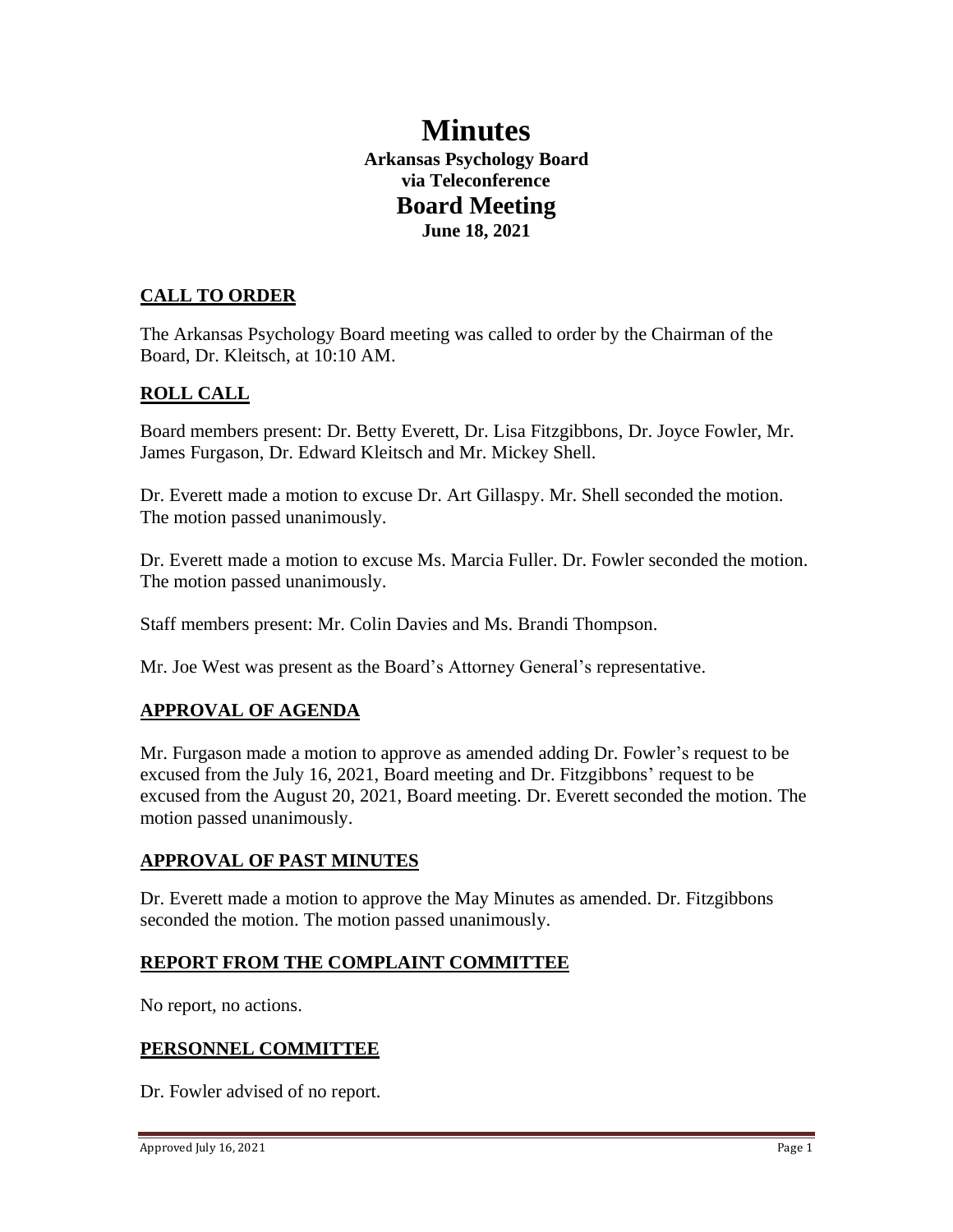## **TREASURER'S REPORT**

Ms. Thompson advised that the agency continues to operate within its budget. The monthly expenditure for April was \$15,993.94, revenue was \$2,891.69, the remaining appropriations \$69,330.29, and the cash investment balance was \$852,339.87. There was no monthly report for May. Dr. Everett made a motion to accept. Mr. Shell seconded the motion. The motion passed unanimously.

#### **CHAIRMAN'S REPORT**

Dr. Kleitsch advised of no report.

## **DIRECTOR'S REPORT**

Mr. Davies advised the Board of the following:

•Rule changes: **(Act 135)** Revises military licensure for purpose of renaming, adding additional qualified persons and granting exemptions regarding renewals, **(Act 746)** provides for licensure of individual holding a "work permit" if all other licensure requirements have been met, **(Act 767 )** Revises definition of "originating site", **(Act 829)** Revises definition of "professional relationship", **(Act 883 )**implements the Psychology Interjurisdictional Compact, **(Act 968 )**Modifies the definition of continuing education to include volunteer services provided under the Volunteer Health Care Act**,**

•Renewals end on June  $30<sup>th</sup>$ , and

•Cannot refer complaint to Counseling Board without list of ethical violations from the Psychology Board (must come from board member) and the complaint form must be signed by the chair since it was a board decision.

#### **NEW BUSINESS**

#### **One-Case Consultation**

Dr. Diane Mosnik submitted a request to conduct an assessment in Arkansas between the dates of June 21, 2021, and July 29, 2021. Dr. Fowler made a motion accept the request. Mr. Shell seconded the motion. The motion passed unanimously.

#### **Statement of Intent w/Supervision Agreement and Plan**

Ms. Mollie Teas submitted a Statement of Intent and Supervision Agreement and Plan with Dr. Samantha Short to administer Objective Personality Testing, Projective Testing